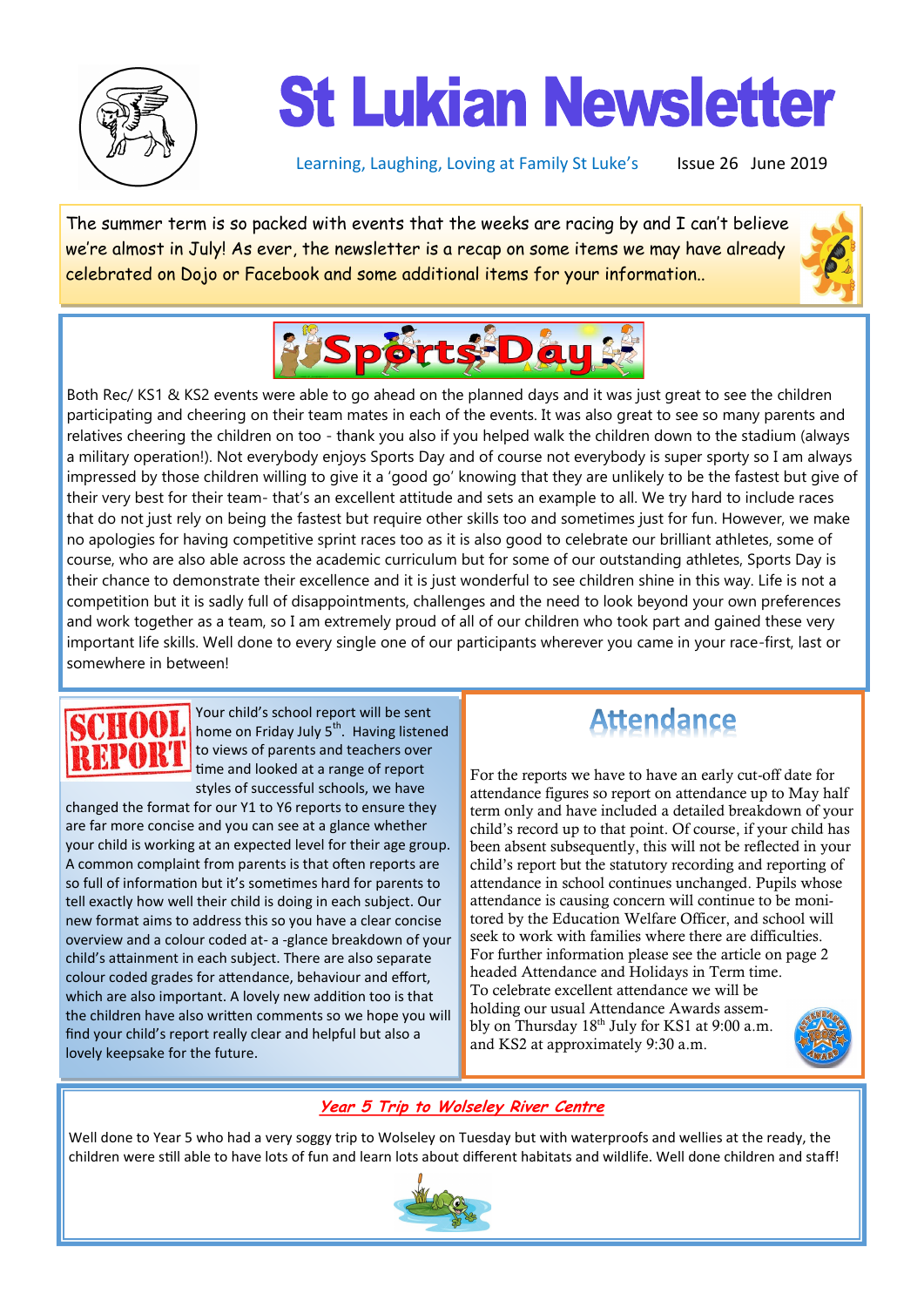You may be aware that we've been able to run 3 successful courses of Forest Schools this academic year, run by Staffordshire Wildlife Trust which has been a great success. Thirty six children from Y2 up to Y6 have been able to take part across the three 10 week courses and have benefitted greatly from the outdoor activities they have been offered. We were fortunate that this was free to school via funding from the Opportunity Area but this was for this academic year only. We are therefore delighted that we have been able to access free training so that one of our teachers, Mrs Critchlow, can become qualified to deliver this programme herself, once she has competed the intensive training course. The training involves specific outdoor first aid as well as training on the delivery of the activities and all risk assessment and health and safety procedures. Once Mrs Critchlow is qualified, we will then be able to integrate Forest Schools into our curriculum so that more children can benefit which is really exciting. There's a lot of work for Mrs Critchlow to do but I am really grateful that she has embraced this oppor-

tunity to bring quality outdoor learning into our curriculum with all the proven benefits to our children that brings. Thank you Mrs Critchlow!



## **Attendance and Holidays in Term time**

As you know we strive to achieve 96% attendance for our pupils so that we are in line with high performing schools in the country- our children deserve nothing less. So many of our families work really hard to support us in this goal, understanding that every day of education is important and every minute too (lateness is just as disruptive)- thank you!! It is disheartening for the school when we are working so hard and making great strides on attendance overall, when parents then take children out of school at very short notice for extended periods of leave- this is unacceptable. Leave of absence in term time is never authorised unless it is for a very short period of time for an exceptional circumstance e.g. a day to attend a family wedding or funeral or to attend an official appointment. Equally saying your child is ill and then your child returns to school with tales of his or her time in the sun, is also unacceptable. I understand the challenges around the pricing of holidays in the set holiday period but I cannot routinely authorise them. Where parents have chosen to take their child out of school when a request has been unauthorised, they do risk receiving a penalty notice in line with Local Authority guidance. However, where their child's attendance has otherwise been excellent, this could be avoided but I can never guarantee this as each situation is judged on its own merits. Where parents take their children out of school with poor attendance and for extended periods of time, this is very likely to trigger a Penalty Notice. Further details on school attendance and absence can be obtained from the government website **https://www.gov.uk/schoolattendance-absence/legal-action-to-enforce-school-attendance.**

#### *Dates for your Diary - to the end of term!*

| Monday 1st July 2.00pm                       | New Nursery parents meeting in the Dining room                               |
|----------------------------------------------|------------------------------------------------------------------------------|
| Tuesday 2nd July 2.00pm                      | New Nursery parents meeting in the Dining room                               |
| Wednesday 3 <sup>rd</sup> July 7.00pm        | Musical Mayhem in the hall                                                   |
| Thursday 4 <sup>th</sup> July 2.45pm         | KS1 to KS2 Transition meeting for parents in the Dining room                 |
| Thursday 4 <sup>th</sup> July 7.00pm         | Musical Mayhem in the hall                                                   |
| Friday 5 <sup>th</sup> July                  | Reports out to parents                                                       |
| Saturday 6 <sup>th</sup> July                | Hanley St Luke's Church Summer Fair at the Church                            |
| Monday 8 <sup>th</sup> July                  | Yr 6 to Cinebowl, Uttoxeter                                                  |
| Thursday 11 <sup>th</sup> July               | "Bump-up" morning                                                            |
| Friday 12 <sup>th</sup> July 2.00pm          | Praise and Prize Assembly for Reception and KS1 in the hall                  |
| Monday $15^{th}$ July 6.30 - 8.00pm          | Year 6 Prom Party                                                            |
| Tuesday 16 <sup>th</sup> July 2.15pm         | Nursery end of year Celebration in the hall                                  |
| Wednesday 17 <sup>th</sup> July 9.00am       | Year 6 Leavers' Assembly in the hall                                         |
| Wednesday 17th July 7:00 pm                  | Prize evening for KS2 in the hall                                            |
| Thursday18 <sup>th</sup> July 9.00 - 10.00am | Attendance certificates in the hall- FS & KS1 9-9.30am KS2 9:30-10:00 approx |
| Friday 19th July 9:00 am                     | End of Year service in the hall                                              |
| Friday 19th July 3:15 pm                     | School closes for the summer break!                                          |
| Wednesday 4 <sup>th</sup> September 8.45am   | School opens                                                                 |